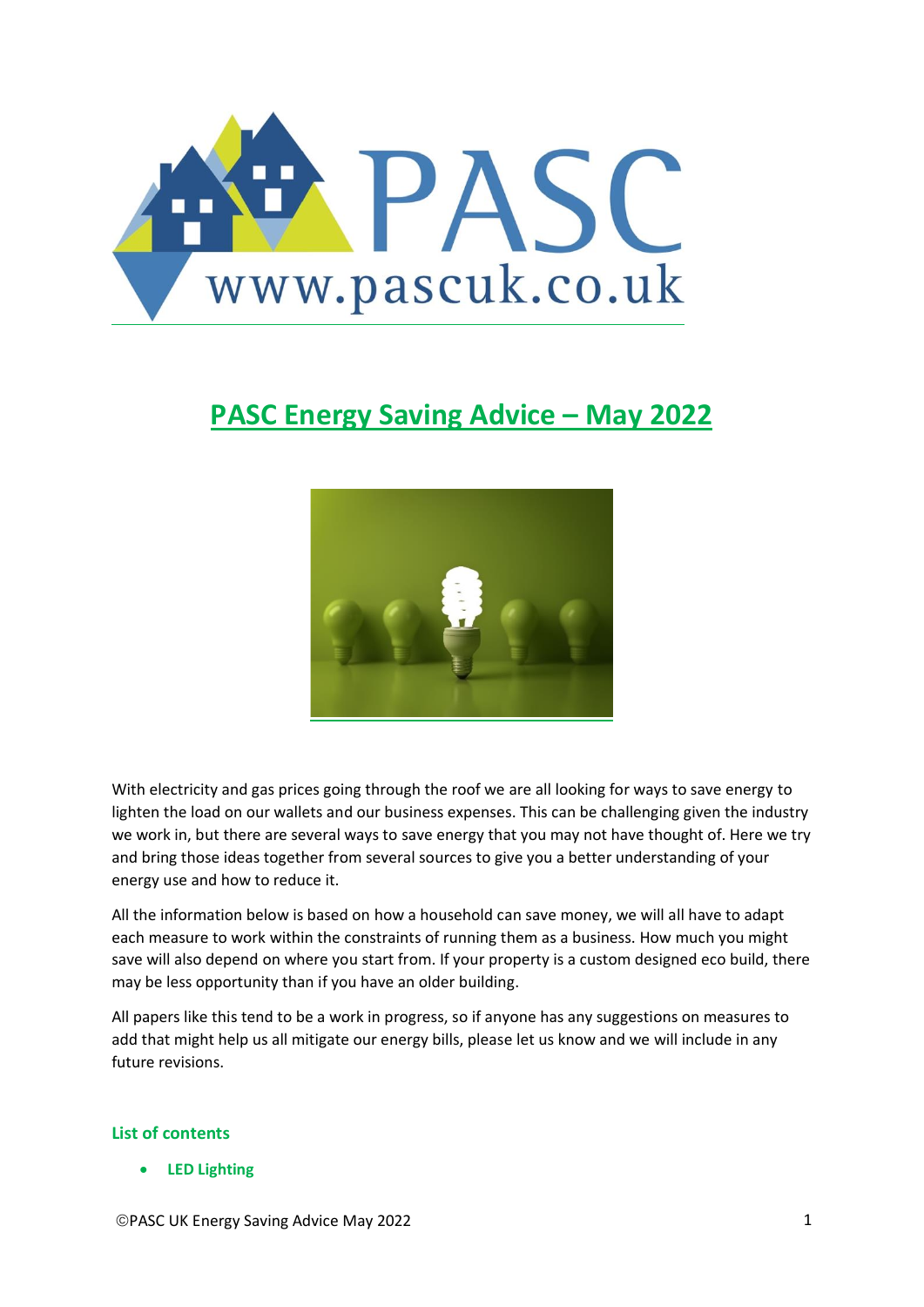- **[Dishwashers & Washing Machines](#page-2-0)**
- **[Kettles](#page-3-0)**
- **[Fridge & Freezer](#page-3-1)**
- **[Standby Devices](#page-4-0)**
- **Mobile phone chargers [& other "pregnant plugs"](#page-5-0)**
- **[Ovens](#page-5-1)**
- **[Radiators](#page-5-2)**
- **[Insulation & Draft Proofing](#page-6-0)**
- **[Useful Links](#page-6-1)**

## <span id="page-1-0"></span>**LED Lighting**

Most of us will already be using low energy lighting in some form, but it's worth knowing that the technology has advanced significantly in recent years, and the "old style" type may not be maximising your savings. There are two main types of energy-efficient light bulbs available: compact fluorescent lamps (CFLs) and light emitting diodes (LEDs).

LEDs are the most common and adaptable light fitting and are suitable for replacing dimmable lights and spotlights. LEDs are also more energy efficient than CFLs. If you replace all the bulbs in your home with LED lights, the average home could save £55 a year off the electricity bill. Meanwhile, if you are still using up your old stockpile of incandescent bulbs, switching from a 100 watt incandescent to an LED equivalent could save up to £13 per year PER BULB, according to the Energy Saving Trust -

[https://energysavingtrust.org.uk/advice/lighting/#:~:text=There%20are%20two%20main%20types,](https://energysavingtrust.org.uk/advice/lighting/#:~:text=There%20are%20two%20main%20types,more%20energy-efficient%20than%20CFLs) [more%20energy-efficient%20than%20CFLs.](https://energysavingtrust.org.uk/advice/lighting/#:~:text=There%20are%20two%20main%20types,more%20energy-efficient%20than%20CFLs)

**Table showing potential savings by swapping out incandescent & Halogen bulbs with LED equivalent bulbs:**

| Incandescent wattage | 100 <sub>w</sub> | 75 <sub>w</sub> | 60 <sub>w</sub> | 40 <sub>w</sub> | <b>Halogen Wattage</b> | 50 <sub>w</sub> | 35 <sub>w</sub> |
|----------------------|------------------|-----------------|-----------------|-----------------|------------------------|-----------------|-----------------|
| Saving per annum     | £13              | £8              | £6              | £4              | Saving per annum       | £5              | £4              |

The lowest rating for a fluorescent "energy saving" light, would be around 9 watts, whereas an equivalent LED light would be rated at around 4 watts. While this may not sound like very much, over a year a light bulb that is less than half the wattage of a standard compact fluorescent light bulb will offer quite a saving, now multiply that by the number of bulbs you have in your property and the savings become much clearer.

There are both dimmable and non-dimmable options available. Will this save energy? That will depend on the type of bulb (and the type of dimmer switch) you are using. Dimming old-fashioned incandescent bulbs converts light into heat, so won't save you anything. Dimmable halogen bulbs will save up to 20% but will also reduce the lifespan of the halogen bulb. Dimmable CFLs will consume less power when dimmed. However, the new energy saving lightbulbs may not be compatible with old dimmer switches designed for incandescent bulbs, resulting in flickering or buzzing (or bulbs not working), so newer low energy compatible ones may be needed <https://www.electricrate.com/data-center/dimmed-lights/>

# **Fluorescent Tube Lighting**

What about fluorescent tube lighting? Fluorescent tube technology has been around for over 100 years, and while they are more efficient and longer-lived than the old style of incandescent bulb,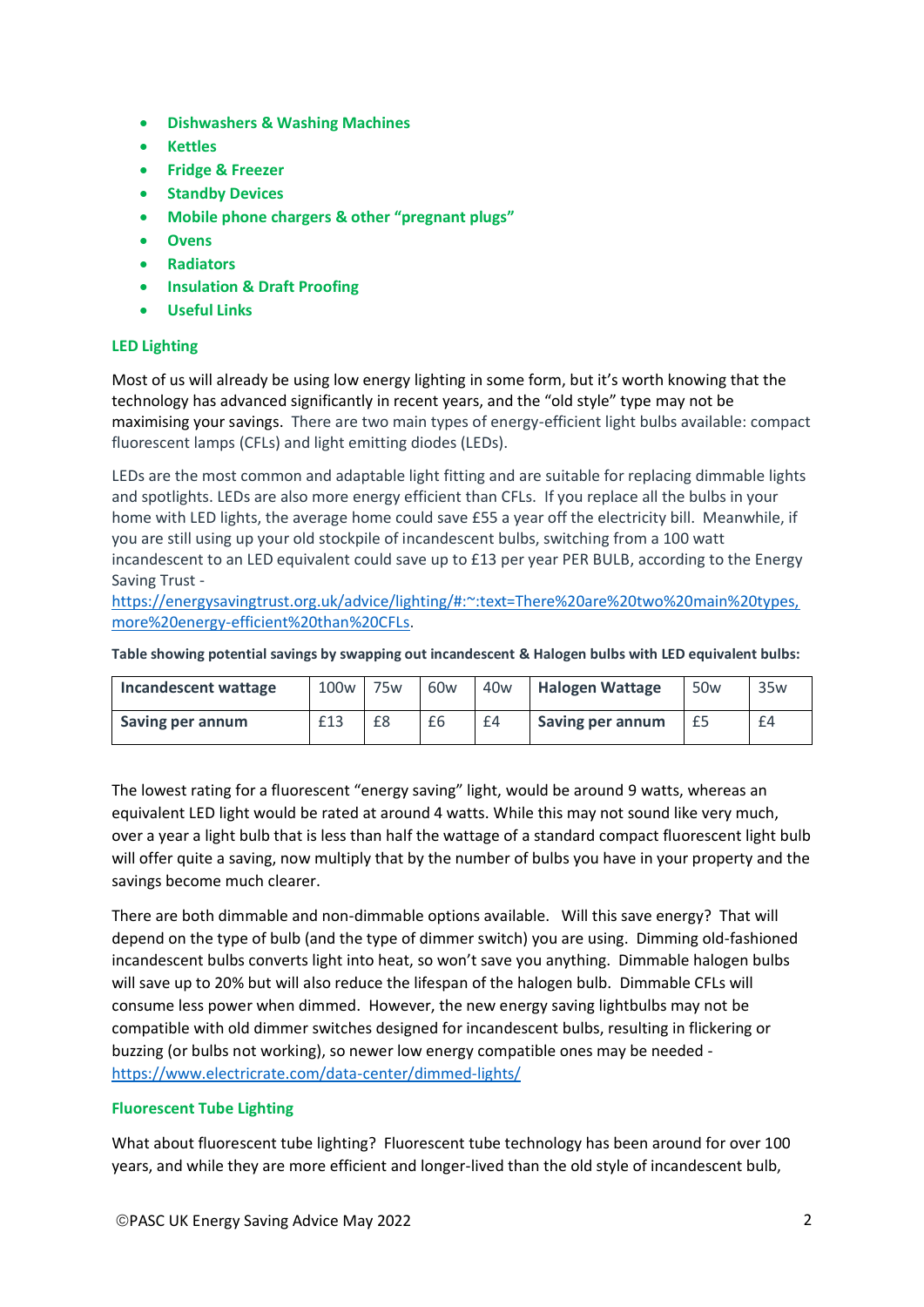they are less efficient than more modern alternatives, and also have negative ergonomic and health effects - [https://energyperformancelighting.com/disadvantages-of-fluorescent-lighting/.](https://energyperformancelighting.com/disadvantages-of-fluorescent-lighting/) A standard 5' fluorescent light fitting will use around 58watts, not including the short, but significant starting power required. Whereas a 5' LED light fitting will use more like 28watts, less than half that used by the fluorescent type. Replacement LED tubes can be retrofitted into fluorescent fittings, but they require some modification to the light fitting (removal of the ballast), so unless you are a competent person, it may be easier to replace the fitting with an LED-compatible one, or get it done by a qualified electrician.

# <span id="page-2-0"></span>**Dishwashers & Washing machines**

## **Economy 7 Tariffs:**

Some of you may have economy 7 electricity tariffs where the cheaper electricity is supplied to you between midnight and 7am (usually, check your tariff to make sure). That being the case, you may be able to set your dishwasher and washing machines on a timer to automatically start within that period, most appliances these days have a "delay" option, which should allow you to delay the appropriate cycle to run within those hours.

## **Fire Safety**

However, from a fire safety perspective, running appliances at night can be tricky business. Many house fires are caused by faulty appliances and running them overnight is not recommended by the fire service. If your laundry is separate from the house then that problem becomes less of a life risk, but please ensure you have suitable fire alarms in place, in case things do go wrong.

**Side note – Economy 7 tariffs are being phased out by many suppliers and may not be available. They also have an expensive day rate, so if you can't use the cheap night tariff (for example, for night storage heaters) then it may not be the best tariff for you.**

## **Descaling:**

If you are in a hard water area, then descaling and using salt in your dishwasher is a must. However, when an old machine is descaled, it can sometimes allow water ingress to the heating element which will throw the trip and require the element to be replaced. This goes for kettles too!

## **Replace old machines:**

It's always best to try and run the most up to date washing machines and dishwashers, anything over 5 years old is likely to be costing you more to run, but this obviously needs to be weighted against how much a new appliance is going to cost.

## **Run Full:**

Try to run full washes once per day rather than lots of small washes. Despite modern machines having a "half load" setting, it's far more economical to run fewer large washes than it is to run many small ones. If you manage to reduce your dishwasher and washing machine use, by 1 run per week, you'll save around £32 per annum!

## **ECO programs:**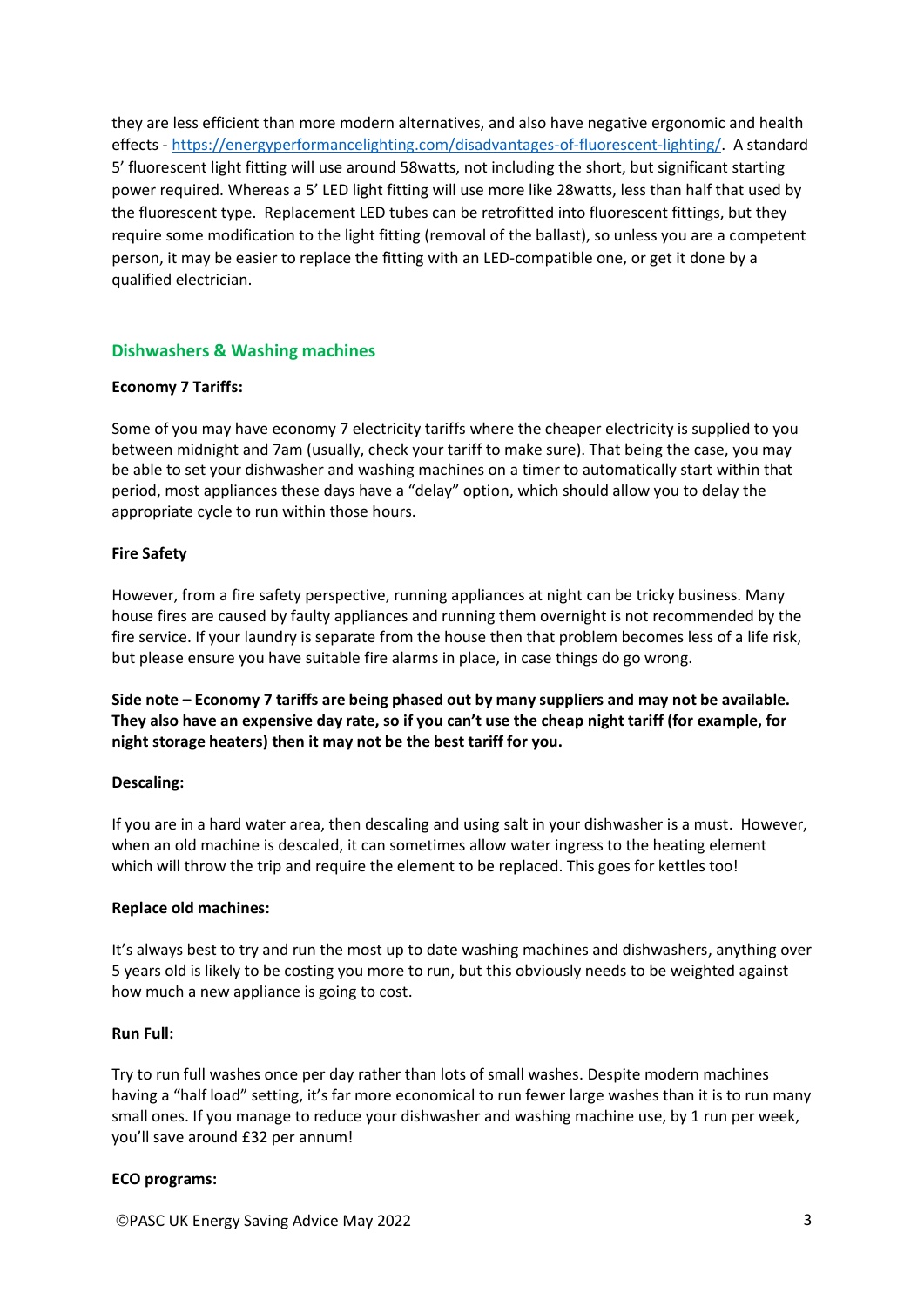Almost all modern appliances will have an ECO or Economy mode which is likely the cheapest to run. However, these often take longer to run than other programs, but if you're delaying the wash to run overnight, it doesn't matter.

#### **Auto-Door Opening:**

Some modern dishwashers have a feature that opens the door slightly at the end of the cycle. If you make use of this, it can save you money and aid drying.

#### **Auto Dry:**

Using the auto dry feature on your tumble dryer / washer-dryer can reduce the amount of energy you use to dry your clothes, there are usually settings for "iron dry", "Cupboard dry" and "Folded dry", they measure the amount of moisture left in your items, with folded dry being the driest. You could reduce your energy bills by up to £170 per annum using this feature to ensure you're not "over-drying" your washing.

#### **Hand Washing – Use a Bowl**

Using a washing up bowl rather than a running tap can save up to £25 a year in energy costs, and will also reduce your water use, and can save up to 666kg of CO2 a year <https://www.bbc.com/future/article/20200326-the-hidden-impact-of-your-daily-water-use>

#### <span id="page-3-0"></span>**Kettles**

Boiling only the amount of water you need, will not only reduce energy use, but also has a secondary of reducing the amount of limescale in your kettle. Water that is boiled more than once will create more limescale, therefore, if you're only boiling the water you need, this reduces the limescale buildup.

#### **De-scaling:**

Again, as for other water heating appliances, descaling is a must if you are in a hard water area. Not only will it keep your kettle looking nice, but you will use less energy by descaling often. Citric acid is commonly used to descale your kettle if it is needed but check your kettle's instructions for which types of de-scaler to use.

If you live in a very hard water area, you could also consider fitting a water softener fitted to your mains supply, which will reduce the amount of scale build up. There are many types on the market but check online reviews and shop around.

## <span id="page-3-1"></span>**Fridges & Freezers**

Your fridges and freezers are in constant use and running 24/7, so it makes sense to replace old appliances with more energy efficient ones.

However, even with newer appliances there are a couple of ways in which you can help them to run more efficiently and more effectively: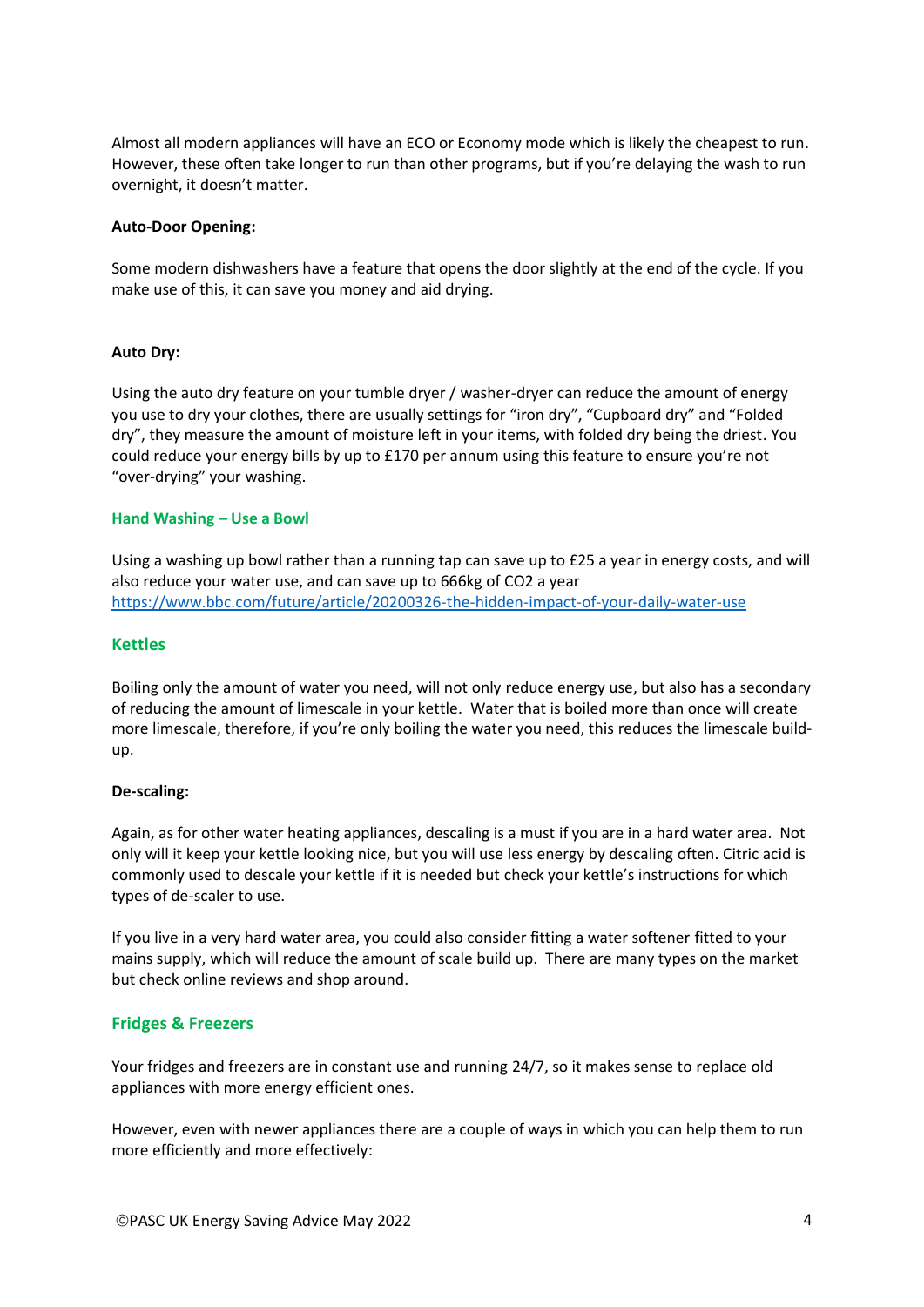- 1. Make sure the grilles at the back are all clean and free from dust, cobwebs and other debris that builds up over time. Like the radiator on your car, they transfer the heat from inside the fridge to outside of it and keeping them clean will help keep things running as efficiently as possible. Dust gently with a brush and/or hoover around every 6 months but be careful as damaging them will cost you a replacement appliance!
- 2. Ventilation at the back of your fridge or freezer is vital to ensure those radiators are running at peak efficiency. So, move it away from the wall a bit if possible.
- 3. Defrost your freezer regularly. Ice acts as a natural insulator which means your freezer could be working harder to keep your food cold through that great frosty build-up. Again, be careful you don't damage any of the internal elements or puncture the plastic walls as this will either render the appliance useless or reduce its efficiency. Switching the appliance off and leaving the doors open for an hour or two and then using a plastic spatula or special defrost tool is recommended. Definitely don't use a hairdryer or similar as this can cause serious damage.
- 4. Defrosting frozen items well ahead of time in the fridge will not only save you the energy used to keep that item frozen, it'll keep the temperature inside your fridge lower for longer and you won't have to use as much energy heating it from frozen. This is also the safest way to thaw your frozen food. Some pre-packed food does need to be cooked from frozen though, so do read the label and be sure to follow the instructions accordingly.

# <span id="page-4-0"></span>**Standby Devices**

TVs, Sky boxes, Freeview boxes, DVD players, Sound bars, Games consoles, Alexa devices, computer screens, printers………. All of them have one thing in common – they get left on standby!

While modern TVs are pretty energy efficient, adding all those devices up and considering the 8,760 hours they're left plugged in and on standby each year means they may collectively be costing you more money than you would think, [https://www.digitalspy.com/tech/television/a797305/how](https://www.digitalspy.com/tech/television/a797305/how-much-does-leaving-my-tv-on-standby-mode-actually-cost-the-answer-might-well-surprise-you/)[much-does-leaving-my-tv-on-standby-mode-actually-cost-the-answer-might-well-surprise-you/](https://www.digitalspy.com/tech/television/a797305/how-much-does-leaving-my-tv-on-standby-mode-actually-cost-the-answer-might-well-surprise-you/)

There are energy saving devices on the market that cut the electricity to all of your devices after a few minutes of being on standby. There are many makes of power strip with multiple sockets. They work by detecting when you press the remote control to switch your TV on and switches all associated appliances on at the same time. You may have to wait a second or two for your TV to become "active" and allow you to switch it on, but the energy savings against the inconvenience should allay that little issue. When the TV is powered down, it switches everything else off after a few seconds.

According to a British Gas study (which can be found here:

<https://www.bbc.co.uk/news/technology-61235367> ), there are savings to be made by switching off stand-by devices. The following table shows how much BG says you can save:

| <b>Stand-by device</b>    | <b>Potential annual saving</b><br>$fxx/pa*$ |
|---------------------------|---------------------------------------------|
| TV                        | £24.61                                      |
| Sky or Virgin set-top box | £23.10                                      |
| <b>Games consoles</b>     | £12.17                                      |
| Desktop computer          | £11.22                                      |
| <b>Microwave</b>          | £16.37                                      |
| Shower                    | £9.80                                       |
| <b>Washing Machine</b>    | £4.73                                       |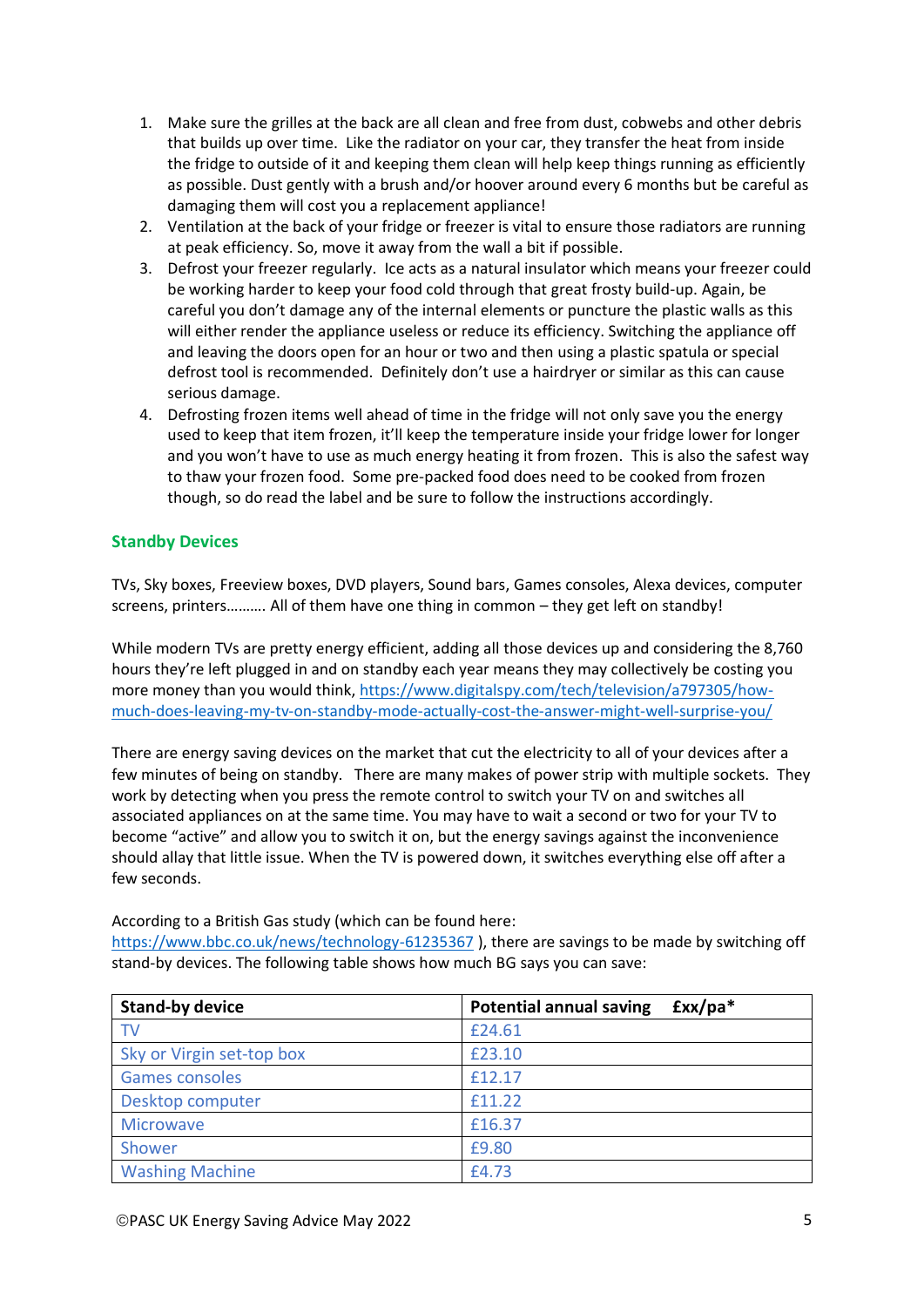| Printer              | £3.81 |
|----------------------|-------|
| <b>Phone Charger</b> | LI.ZU |

\*Consumption of each category will vary, depending on age, output and energy-efficiency of each appliance. Newer AAA+ rated TV sets have a standby consumption that is negligible.

# <span id="page-5-0"></span>**Mobile phone chargers & other "pregnant plugs"**

Most households have multiple devices that need a USB charger or pregnant plug type charger, which is effectively a small transformer which lowers the voltage to the correct voltage for the item they belong to.

It is worth remembering that USB Chargers with cables plugged into them which are left plugged in and switched on, are still drawing power from the socket. If you feel them they'll be warm… this is where the energy is going. As a general rule of thumb, energy is converted when used, into light, heat, movement, whatever the energy conversion, energy is being used. Oh, but it's only fractions of pennies I hear, but add up the number of those fractions of pennies and multiply that number by 8,760 hours (the number of hours in a year) and it soon becomes obvious that switching them off, either at the wall or on a switched extension lead, will end up saving in the long run.

<span id="page-5-1"></span>There are different opinions on both stand-by devices and phone chargers as you can see from an article on the OVO energy website:

<https://www.ovoenergy.com/guides/energy-guides/save-on-standby-energy>

## **Ovens**

Space in the kitchen is at a premium. That's why may people use left in the oven for storage of baking trays and Pyrex dishes. However, this can prevent the air from moving around your oven efficiently, which means it takes longer to reach temperature. So it is recommend that you take them out when you switch the oven on and pop them back in afterwards if there is nowhere else to store them.

You could also look at using an air fryer, pressure cooker or microwave instead, all of which use less energy and cook quicker than conventional ovens. Slow cookers can also save energy – while they may be on for longer, on average they only use a 150 watt element and therefore, even if it's on for 10 hours it will only use 1.5 kWh of electricity. By contrast, your oven is more likely to have at least a 3Kw element, so being on for just half an hour matches that.

# <span id="page-5-2"></span>**Radiators**

The majority of central heating systems run on a closed and pressurised water circuit to heat the radiators. Over time, air can enter the system and get trapped in the top of your radiators, causing a gurgling, bubbling or rattling sound. The air bubbles prevent the warm water from circulating around your radiator. That can make the radiator cold at the top, but warm at the bottom. It means your central heating system isn't working efficiently and it can take longer to warm up your room. To remove the air (and make them work efficiently again) you need to "bleed" the radiator by using the bleed valve (the little square "thingy" at the top of your radiator on the left of right housed within a larger "nut"). They often have a slot cut into them these days allowing for bleeding using a flat bladed screwdriver rather than the need for a radiator key.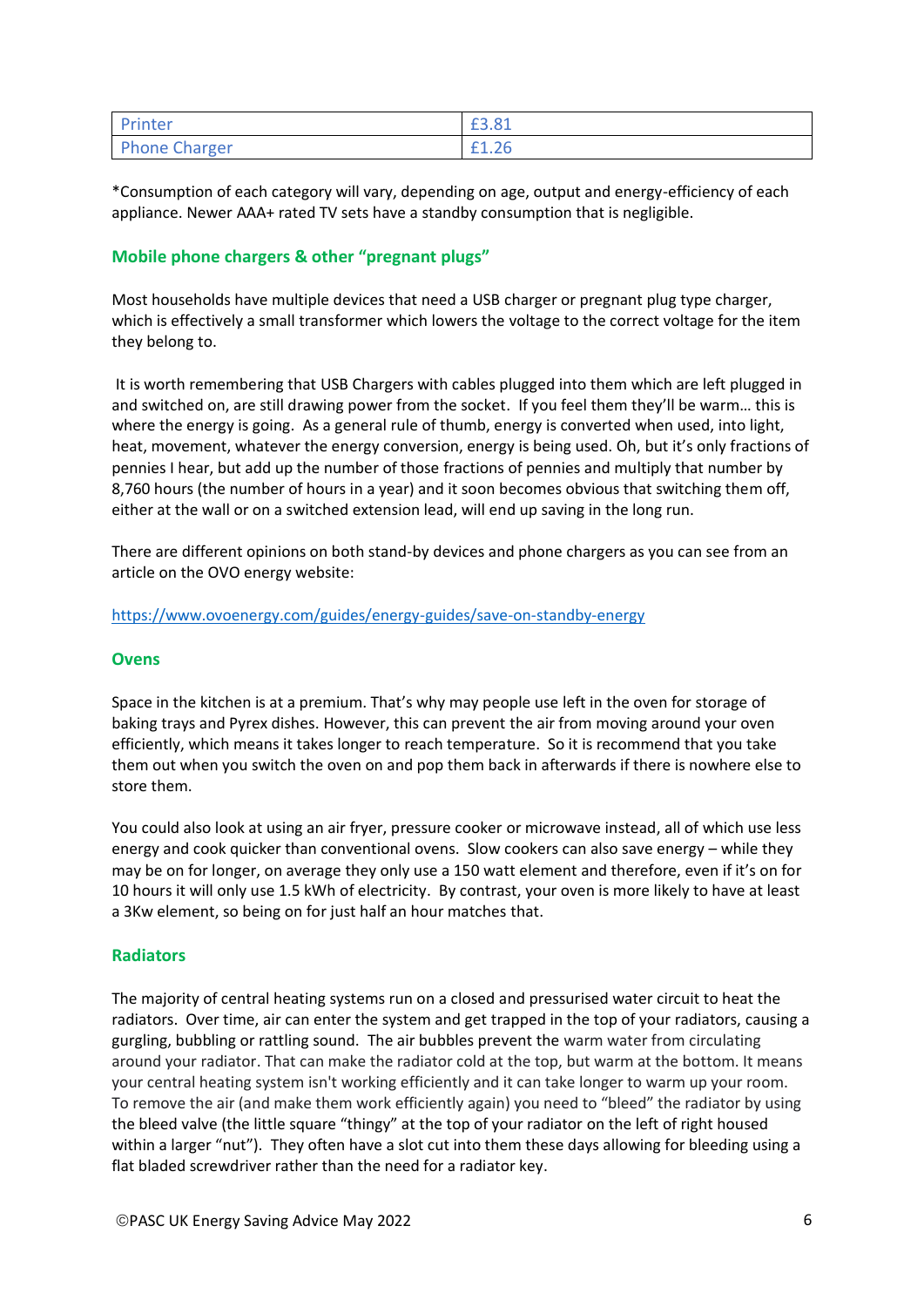It is recommended to bleed radiators at least twice a year, once just after switching the heating on for the first time, and once again in mid-winter. If you hear a gurgling, bubbling or rattling from the radiators, the likelihood is they need bleeding. If you're not confident in doing this, ask your local plumber to come and show you how to do it. There are also plenty of YouTube videos which show how to bleed a radiator (e.g. [https://www.youtube.com/watch?v=PVP1rbzk4DU\)](https://www.youtube.com/watch?v=PVP1rbzk4DU)

When you bleed radiators in a pressurised system, the pressure within that system will drop and your boiler will not fire up if the pressure is too low, so make sure you know where and how to re-fill or re-pressurise your system prior to bleeding them. Again, there are plenty of YouTube videos showing how to do this (e.g. [https://www.youtube.com/watch?v=ReKh8NTwLQ4\)](https://www.youtube.com/watch?v=ReKh8NTwLQ4). If you are at all unsure, it's always best to consult a qualified installer.

# <span id="page-6-0"></span>**Insulation & Draft Proofing**

The biggest savings are likely to come from adequate insulation and draft proofing. Your loft can never have too much insulation - check it and get an installer in to renew / replace or add to the existing insulation if necessary. Double glazing windows and doors makes a huge difference to energy loss, but replacing all windows is expensive. If you have single glazed windows, then draught proofing doors and windows is one of the cheapest and least intrusive methods of reducing heat loss. Historic England estimates that draught proofing can reduce air infiltration by up to 86% [https://historicengland.org.uk/advice/your-home/saving-energy/making-changes-to-save](https://historicengland.org.uk/advice/your-home/saving-energy/making-changes-to-save-energy/draught-proofing/#:~:text=Draught-proofing%20is%20one%20of,are%20susceptible%20to%20wet%20rot)[energy/draught-proofing/#:~:text=Draught](https://historicengland.org.uk/advice/your-home/saving-energy/making-changes-to-save-energy/draught-proofing/#:~:text=Draught-proofing%20is%20one%20of,are%20susceptible%20to%20wet%20rot)[proofing%20is%20one%20of,are%20susceptible%20to%20wet%20rot.](https://historicengland.org.uk/advice/your-home/saving-energy/making-changes-to-save-energy/draught-proofing/#:~:text=Draught-proofing%20is%20one%20of,are%20susceptible%20to%20wet%20rot)

You can find further information on how to draught-proof windows and doors on their website <https://historicengland.org.uk/images-books/publications/eehb-draught-proofing-windows-doors/>

## **Heating**

Turning your heating down by 1 degree could save you around £60 each year and will reduce your Co2 emissions. Put on a jumper or two before reaching for the heating controls. Schedule your gas, oil or LPG heating to go on and off when you need it, rather than running on constant. If you have electric storage heaters, turn the output dial on down to zero an hour before bed.

## **In Conclusion**

This paper is a roundup of some of the ways you can reduce your energy consumption and save money and includes links to websites where you can find more detailed information.

There are also some useful links below.

## <span id="page-6-1"></span>**Useful Links**

## **The Energy Saving Trust**

The Energy Saving Trust work as an independent organisation to help address the climate emergency. Their website has lots of useful information, from money saving tips to advice on renewable energy [https://energysavingtrust.org.uk](https://energysavingtrust.org.uk/)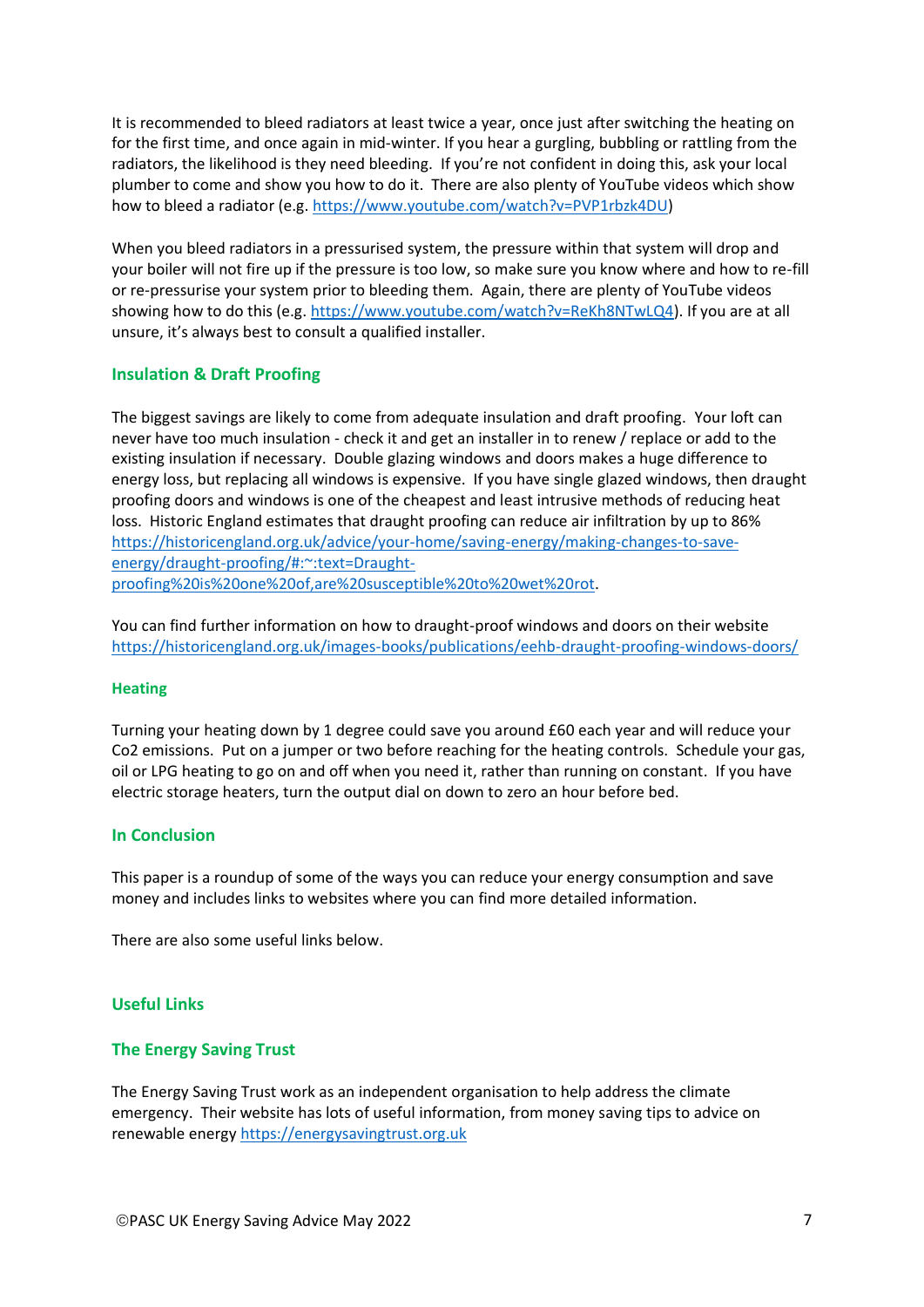They will be able to tell you if there are grants available to you, or if you are eligible for a home energy use assessment.

## **NICEIC**

Here is a link to the "Find a contractor" page of the NICEIC website:

<https://www.niceic.com/householder/find-a-contractor>

#### **NAPIT**

This link will take you to the NAPIT website who run a similar inspection and testing scheme to the NICEIC, there is a lot of information on choosing the right member and you can search by speciality too:

<https://search.napit.org.uk/>

## **ECA**

The ECA has an excellent search facility for their registered members, if you click on the plus sign next to the "advanced search" heading, you can search by postcode:

<https://www.eca.co.uk/find-a-member.aspx>

#### **The Gas Safe Register**

The gas safe register is obligatory for all Gas installers and engineers, to find a gas safe installer near you there is a brilliant search facility on their website at:

https://www.gassaferegister.co.uk/

#### **Energy saving devices**

Energenie make several different types of socket, some energy saving, but I also found one that monitors the energy usage for the appliance plugged into it:



For around £18 you can find out for yourself which of your appliances are the most power hungry and address them accordingly.

There are many manufacturers of energy saving extension leads and many different sorts for different applications, such as computer use or TV and ancillary use.